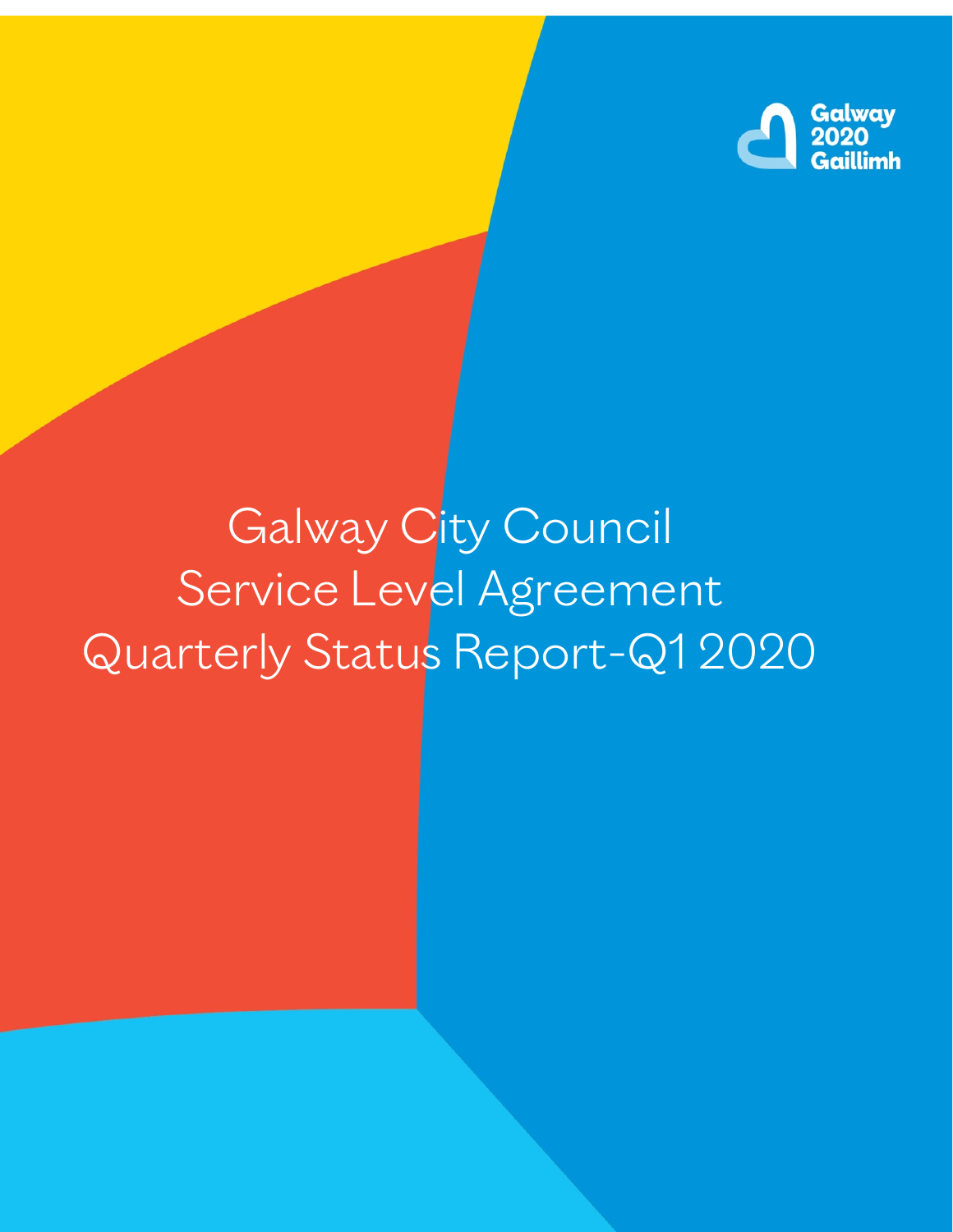

#### **Quarterly Status Report**

#### **Service Level Agreement**

#### **Between**

#### **Galway City Council**

 **and**

#### **Galway Cultural Development and Activity Company Limited by Guarantee**

#### **T/A Galway 2020**

#### **Introduction**

Galway 2020 has undertaken to provide a quarterly progress report (along with relevant documentation) on the day to day expenditure of the Company following presentation to and approval by the Board of Galway 2020. The Service Level Agreement was signed on the 8 May 2018. An addendum was added in March 2019. Financial information including year to date accounts to the 31 March 2020 are included here and have been presented and approved by the Board on 7 May 2020.

Part two of this status report focusses on progress made on the projects that are underway, that have received funding from Galway 2020.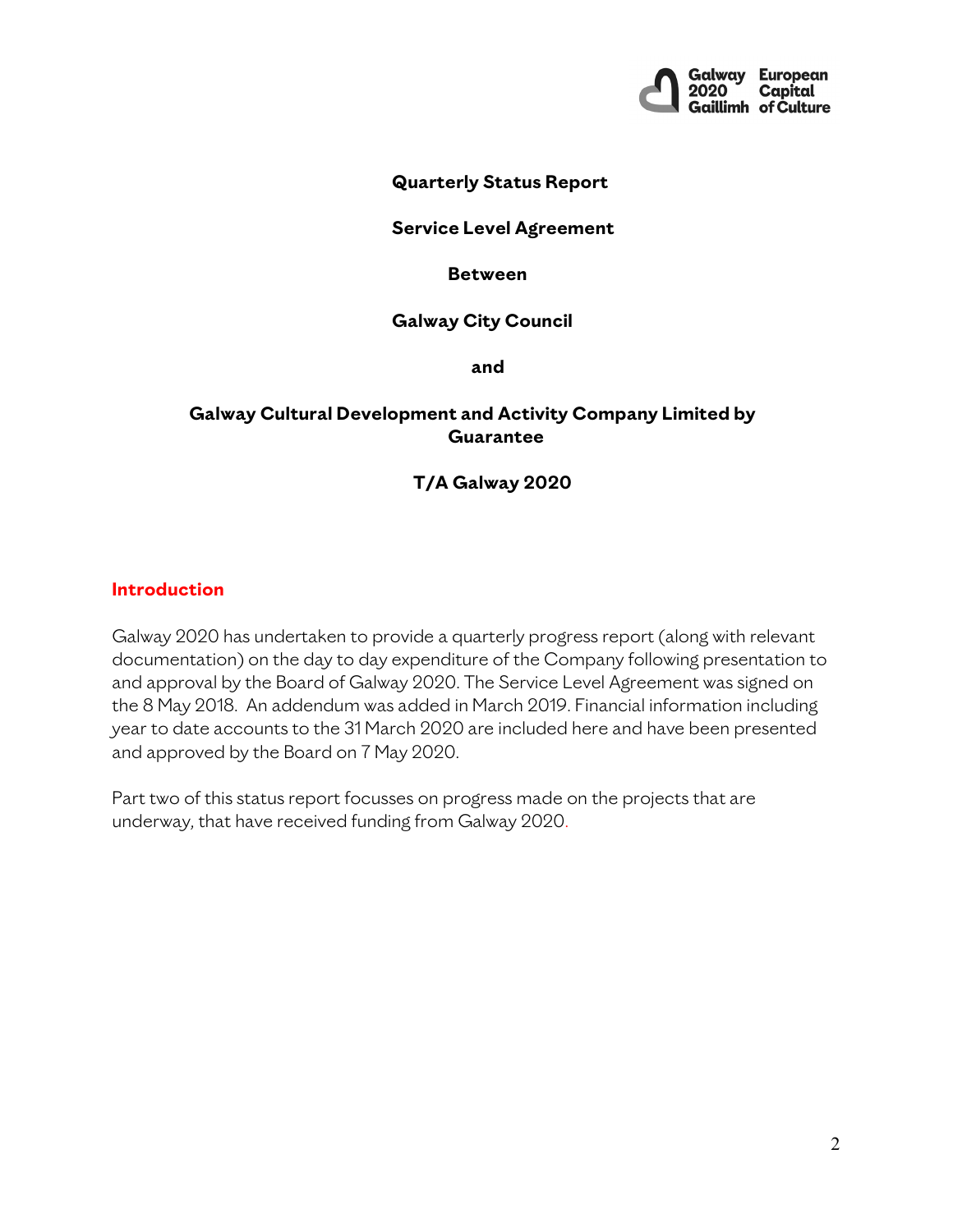

## **1. Financial Statements and Reporting**

| <b>Galway Cultural Development and Activity CLG</b> |                |  |
|-----------------------------------------------------|----------------|--|
| <b>Income and Expenditure</b>                       |                |  |
|                                                     | Q <sub>1</sub> |  |
| <b>Income</b>                                       |                |  |
| <b>Local Authority Funding City</b>                 | 302,200        |  |
| <b>Local Authority Funding County</b>               | 500,000        |  |
| <b>Government Funding</b>                           | 2,653,069      |  |
| Sponsorship and Other                               | 589,141        |  |
| <b>EU Prize</b>                                     | 1,500,000      |  |
| <b>Box Office</b>                                   | 18,368         |  |
| Deferred Revenue and Capital Grants                 | (781, 878)     |  |
| <b>Total Income</b>                                 | 4,780,900      |  |
|                                                     |                |  |
| <b>Direct Programme Funding</b>                     | 1,375,807      |  |
|                                                     |                |  |
|                                                     |                |  |
| <b>Programme Related Salary Costs</b>               | 243,080        |  |
|                                                     |                |  |
| <b>Programme Related Direct Costs</b>               |                |  |
| Production                                          | 1,828,587      |  |
| <b>Professional Fees</b>                            | 134,805        |  |
| <b>Travel and Hotels</b>                            | 62,482         |  |
| Tourism, Programme Promotion and                    | 643,447        |  |
| <b>Content Development</b>                          |                |  |
| <b>Office Costs</b>                                 | 58,403         |  |
| <b>Other Costs</b>                                  | 27,782         |  |
|                                                     |                |  |
| <b>Total Direct Programme Costs</b>                 | 4,374,392      |  |
| <b>Total Payroll Overheads</b>                      | 178,204        |  |
|                                                     |                |  |
| <b>Non Payroll Overheads</b>                        |                |  |
| <b>Professional Fees</b>                            | 74,634         |  |
| <b>Travel and Hotels</b>                            | 34,446         |  |
| <b>Office Costs</b>                                 |                |  |
| Depreciation                                        | 6,866          |  |
| Insurance                                           | 54,728         |  |
| <b>IT Costs</b>                                     | 18,420         |  |
| Office Expenses                                     | 3,962          |  |
| Other                                               |                |  |
|                                                     |                |  |
|                                                     | 116,214        |  |
| <b>Total Office Costs</b><br><b>Other Costs</b>     | 3,009          |  |
|                                                     |                |  |
| <b>Total Overheads</b>                              | 406,508        |  |
|                                                     |                |  |
| <b>Total Costs</b>                                  | 4,780,900      |  |
|                                                     |                |  |
| <b>Net Surplus/Deficit</b>                          |                |  |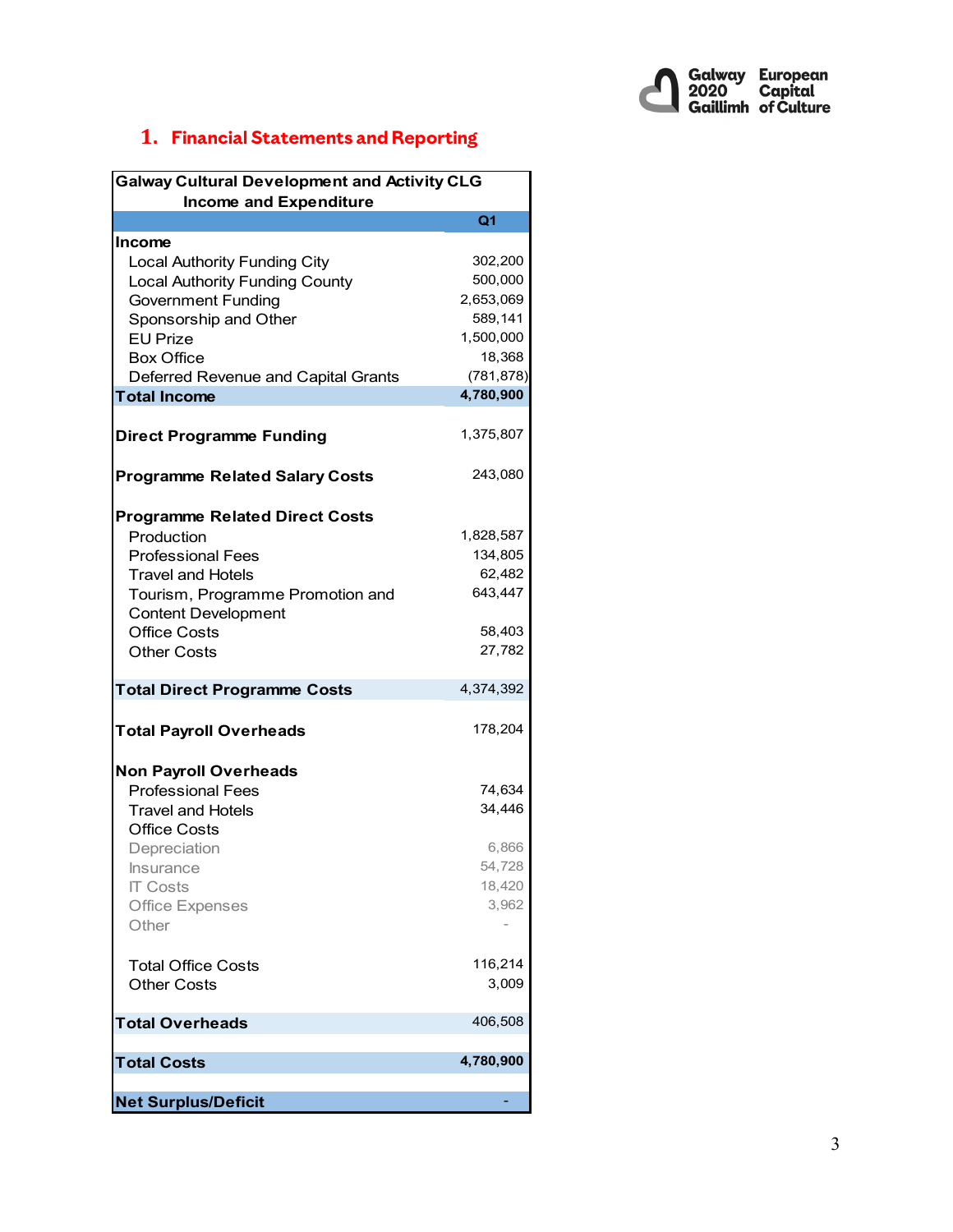

## **1.1 Financial Reporting**

All annual returns, registration of directors and other returns are fully up to date and filed in accordance with the Companies Regulations Office and Companies Act 2014. There is full compliance with the requirements of the Revenue Commissioners in relation to all relevant tax heads and a valid tax clearance certificate is in place for the Company.

An Independent Accountants review was carried out for the period Q4 2019 as agreed under the Performance Delivery Agreement with the Department of Culture, Heritage and the Gaeltacht. The Independent Accountants Report has been submitted in line with reporting arrangements. The Q1 review is currently being scheduled.

## **1.2 Board and Audit Committee Meetings**

The Board met on the following dates in the quarter:

17 Jan

8 Feb

14 Feb

28 Feb

24 Mar

27 Mar

The Audit Committee met on 27 February.

## **1.3 Partnership Programme**

The contract with Artichoke for the provision of Partnership Services on behalf of Galway 2020 was ceased as of 31 March 2020. In light of the current health and economic crisis, Galway 2020 are reviewing the onward viability of fundraising and sponsorship income, and the activities of the Partnerships (sponsorship) function.

Pre the current situation the total number of private partners was c. 100 organisations, totalling over €2m of committed funding, a combination of cash and in-kind sponsorship.

In Q1 2020 the Partnerships Team successfully delivered a number of business engagement and cultivation events, including two Business Club Breakfast events and a VIP Hub experience at the Opening Ceremony in the Galmont Hotel.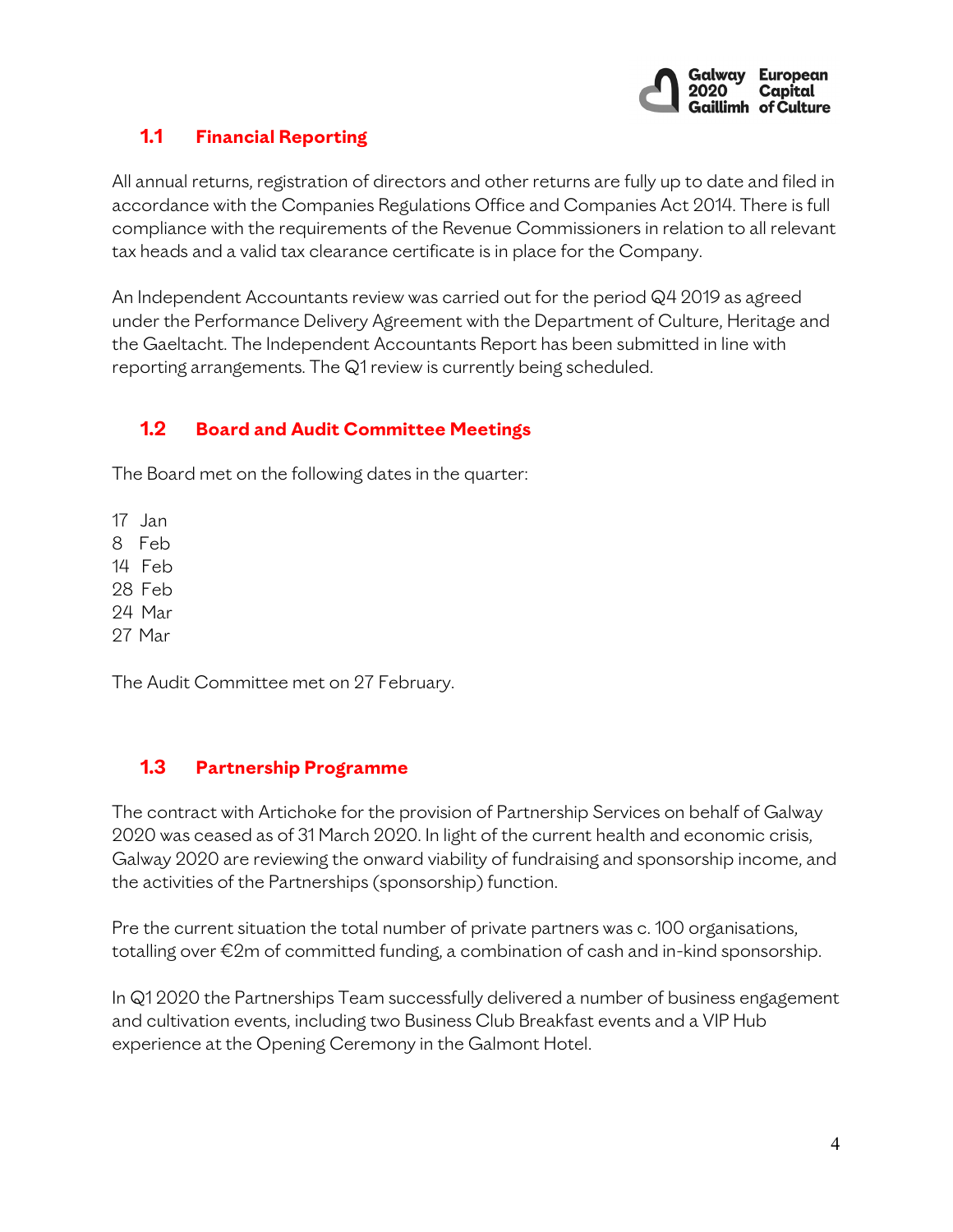

## **Staffing**

The Galway 2020 team is 33 at 31 March 2020

| <b>Department</b>               |       |
|---------------------------------|-------|
|                                 | Total |
| Creative and Cultural Programme | 8     |
| <b>Finance and Operations</b>   | 5     |
| Communications                  | 4     |
| Partnerships                    | 3     |
| Marketing and Promotion         | 3     |
| Production                      | 2     |
| Volunteering                    | 2     |
| CEO                             |       |
| Box Office                      |       |
| Human Resources                 |       |
| Tourism                         |       |
| <b>Community Engagement</b>     |       |
| <b>International Relations</b>  |       |
| Total                           |       |

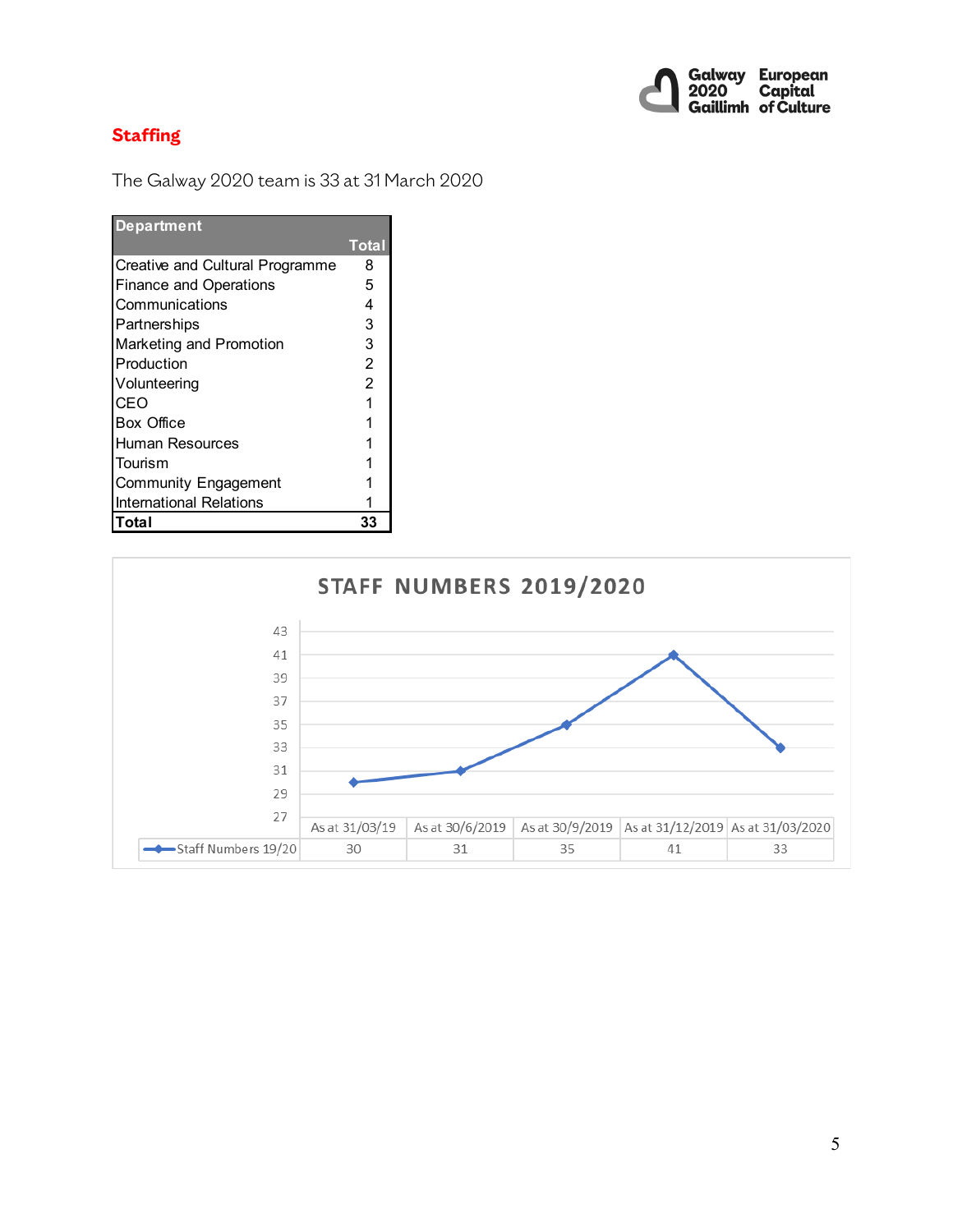

#### **2. Galway 2020 Cultural Programme Update**

## **2.1 Opening Ceremony**

A week-long event took place to coincide with the start of Imbolc at the beginning of February. The week began with a turf-cutting ceremony on St Brigid's Day (1 February)

Fire ceremonies took place in six towns across Galway County from 2 to 7 February, gradually moving closer towards the planned event in Galway City. Each night saw the lighting of specially commissioned spheres unique to each town. Local artists & musicians were involved in the fire festivals with participants drawn from the local area. Approximately 20,000 people attended across the 6 nights. The six towns were:

- Clifden
- Spiddal
- Portumna
- Ballinasloe
- Tuam
- Athenry

The week's events were due to culminate in large-scale event in Galway City on Saturday 8 February where participants from the County towns were to play a central role. Wonder Works worked with a local community cast and local technical teams and suppliers where appropriate. Up to 400 members of the community cast along with volunteers took part in up to 42 rehearsals and a dress rehearsal. They worked with local agencies and authorities to create a spectacular, memorable, free event. Every member of the Galway 2020 team was involved in the design of the event from the selection of poets and performers, the recruitment of community cast and volunteers, to site & event management. Due to a national weather emergency, including a Red Weather Warning, on the date of the Opening Ceremony, led to the unavoidable cancellation of the event at Southpark.

The official handover of the European Capital of Culture title to Galway took place on 8 February 2020 at an event in the Galmont Hotel attended by over 800 people. Commissioner Phil Hogan presented an official plaque to the Mayor of Galway City and Cathaoirleach of Galway County. The event was also attended by representatives of the EU Commisison and members of the EU Expert Panel. Our ECOC partner city Rijeka sent a traditional performance group to perform at the event.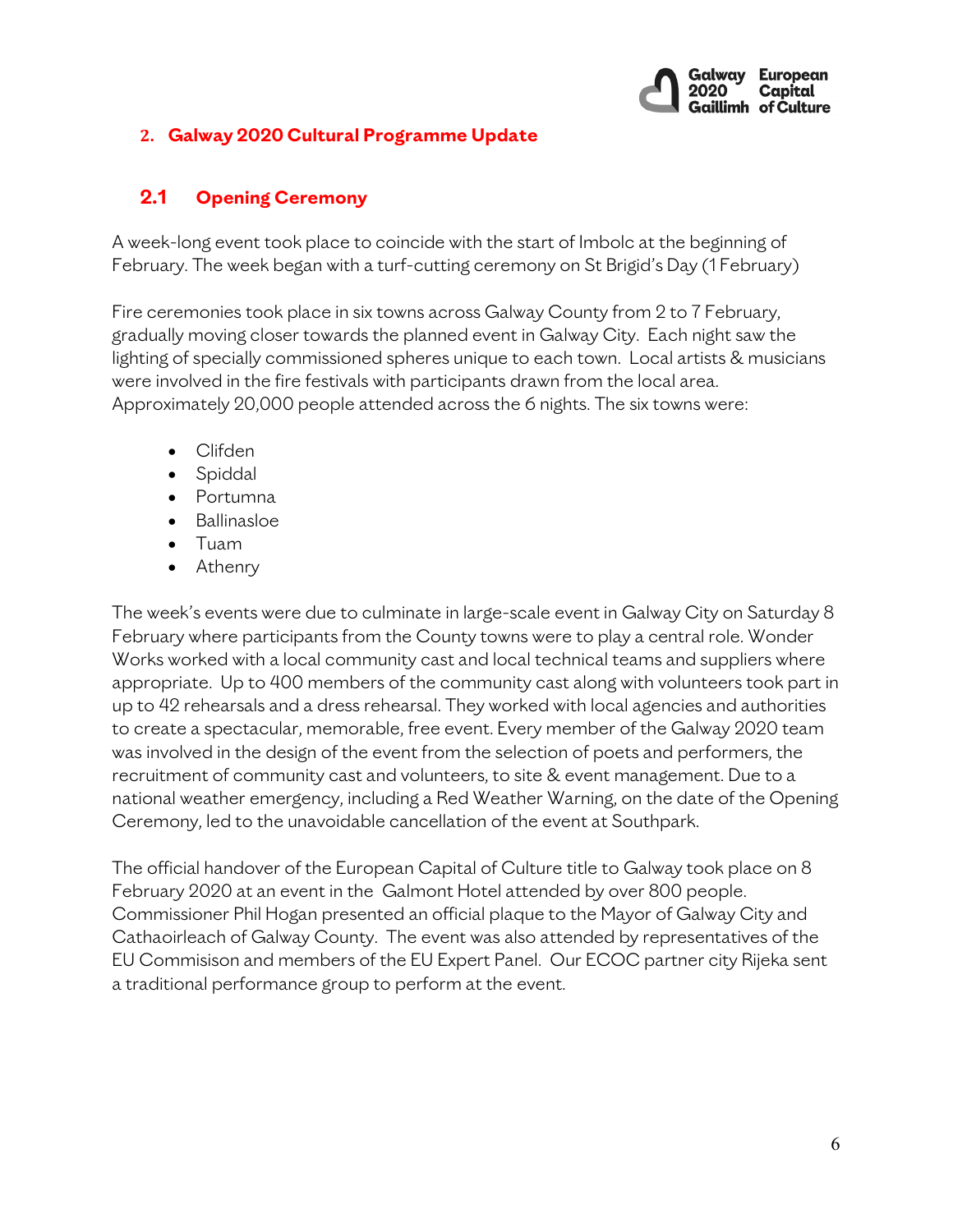

## **2.2 Programme Strategy in light of Covid-19**

Current restrictions continue to have a significant impact not just on immediate delivery but also on the planning of our programme of events. The impact of Covid 19 and ongoing restrictions has required Galway 2020 to scale back both its operations and the cultural programme.

Galway 2020 are working closely with all key stakeholders on the delivery of a contracted programme of events later in the year and early next year. In doing so priority is being placed on the delivery of Bid Book projects to ensure that these projects, and their local cultural partners and artists, are supported to the greatest extent possible. Consultations are underway with each of our cultural partners on how their projects can be delivered on a revised timescale and within the Governments Roadmap for Opening Society and Business.

In delivering on the Bid Book projects and the associated legacy, we have the opportunity to acknowledge and support the renowned artistic and cultural ability that Galway is home to at a time when such support and the delivery of such projects was never as important.

In addition to the Bid Book projects, the continued support of Irish Public Bodies Insurances for the Galway 2020 Participation Grant scheme, will give up to 29 local authorities the opportunity to be affiliated with our programme through the engagement of local artists in the development of new events in their areas.

## **2.3 Cultural Programme Events Q1 2020**

The following projects were delivered during Q1 2020

• Music For Galway delivered the stunning Mid-Winter Festival, **Beethoven** from 17 – 19 January at the Town Hall Theatre. The Festival was an unmitigated success with near sell-outs for all three concerts, impeccable programming, inspiring performances and very positive feedback from audience members and artists alike.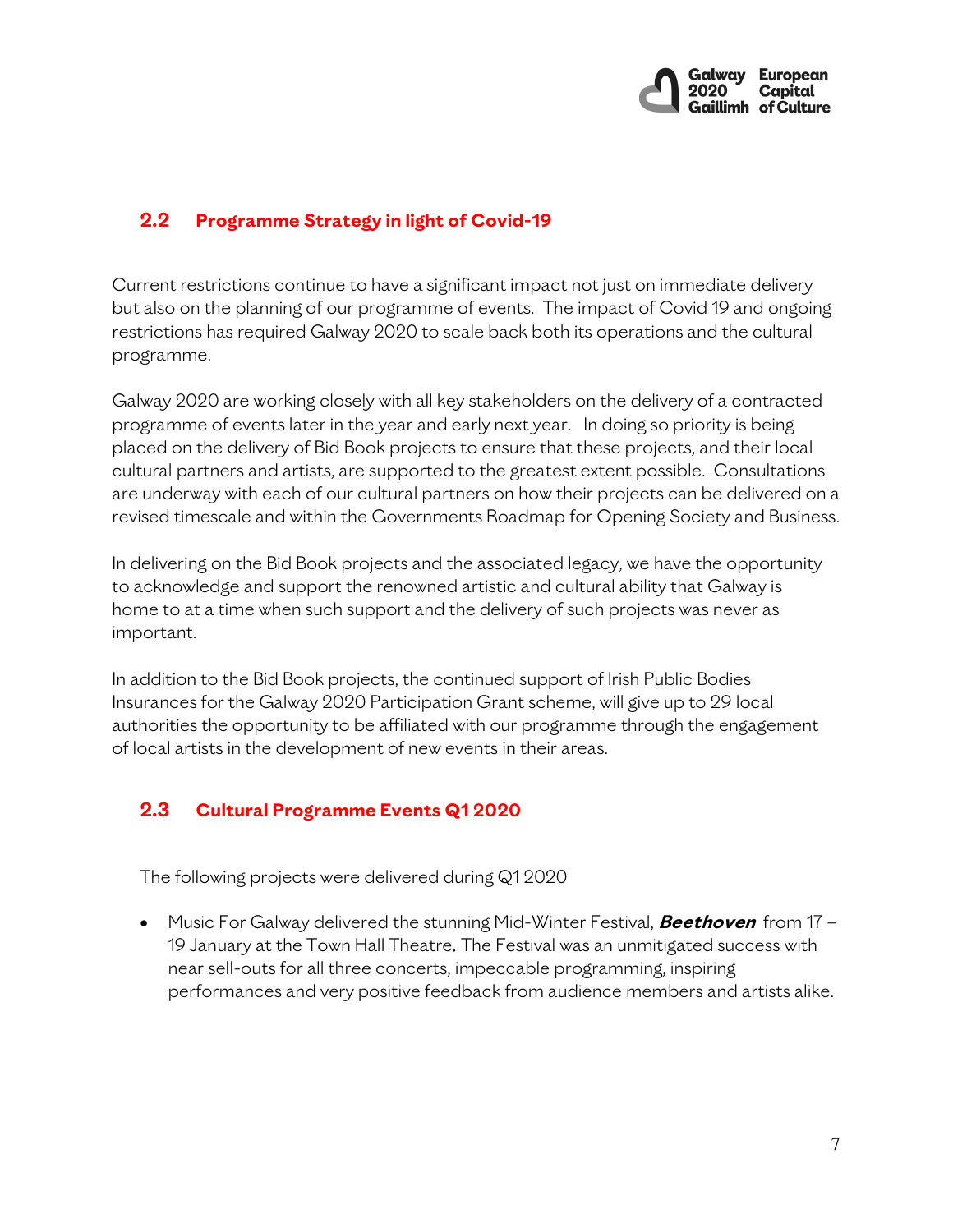

- **Imagining Ireland** –Galway 2020 hosted a collaboration between the National Concert Hall, Dublin and the Barbican, London on the 10 February 2020. The concert series started in 2016 with an event to mark the Easter Rising centenary, before travelling to the Royal Festival Hall and the Barbican in London. Celebrating the recent groundswell of women's voices in Irish literature, music and poetry, [Imagining](https://galway2020.ie/en/projects/imagining-ireland/) Ireland: Speaking Up, Singing Louder saw the series' first ever all-female line-up. The guest curator was Sinéad Gleeson, an acclaimed author. Among the voices featured were SOAK, Lisa O'Neill, Radie Peat, Sorcha Richardson, Sara Baume, Sinéad Gleeson, Elaine Feeney and Denise Chaila.
- **Wild Atlantic Women** was delivered on the 7 and 8 March as part of International Women's Day. Margaret Atwood spoke to a sold- out audience in Leisureland. The weekend was a huge success with sold out performances, readings and exhibitions.
- **Savage Beauty** , a project in Connemara, by Kari Kola which involved the lighting of our spectacular landscape. This public event was planned for 14-17 March to coincide with St Patrick's Day. Unfortunately, the Covid 19 pandemic had by this time led to the cancellation of several events with this significant project being just one of the casualties. While unable to allow public viewing of the event, the artwork was made available as a digital edition. The work was viewed by over 150,000 online. One single post on Facebook had over 125,000 engagements.
- **Branar's Sruth na Teanga** an immersive installation creating a journey through five decades of the Irish language was delivered in Galway Airport in March 2020. Unfortunately the event had to subsequently close due to restricitions.
- Galway University Hospital delivered its first project under the **Deepest Shade of Green Programme**, entitled **Viriditas** , a song cycle composed by renowned Irish artist and singer Ceara Conway in response to an extended process of engagement at Galway University Hospitals. Interweaving newly composed contemporary songs with traditional European healing songs from Georgia and Italy, **Viriditas** takes the listener on a journey through songs inspired by conversations with staff and patients, and recordings of hospital equipment, plants, and the tools of sound healers. The work was performed to patients in the hospital in February 2020 and the CD and composition are now available online.
- [TULCA Festival of Visual Art](https://www.tulca.ie/) presented **UnSelfing**; a programme of exhibitions, performances and encounters with visual art taking place in Galway and across the country. It took as its theme Iris Murdoch's concept of 'UnSelfing'; the idea that in order to find inner truth, it is necessary to seek outside of one's self; to be curious about the people, places and ideas that surround us. The first exhibition opened in Nuns Island entitled 'Deep States' curated by Helen Carey at Nuns' Island Theatre. A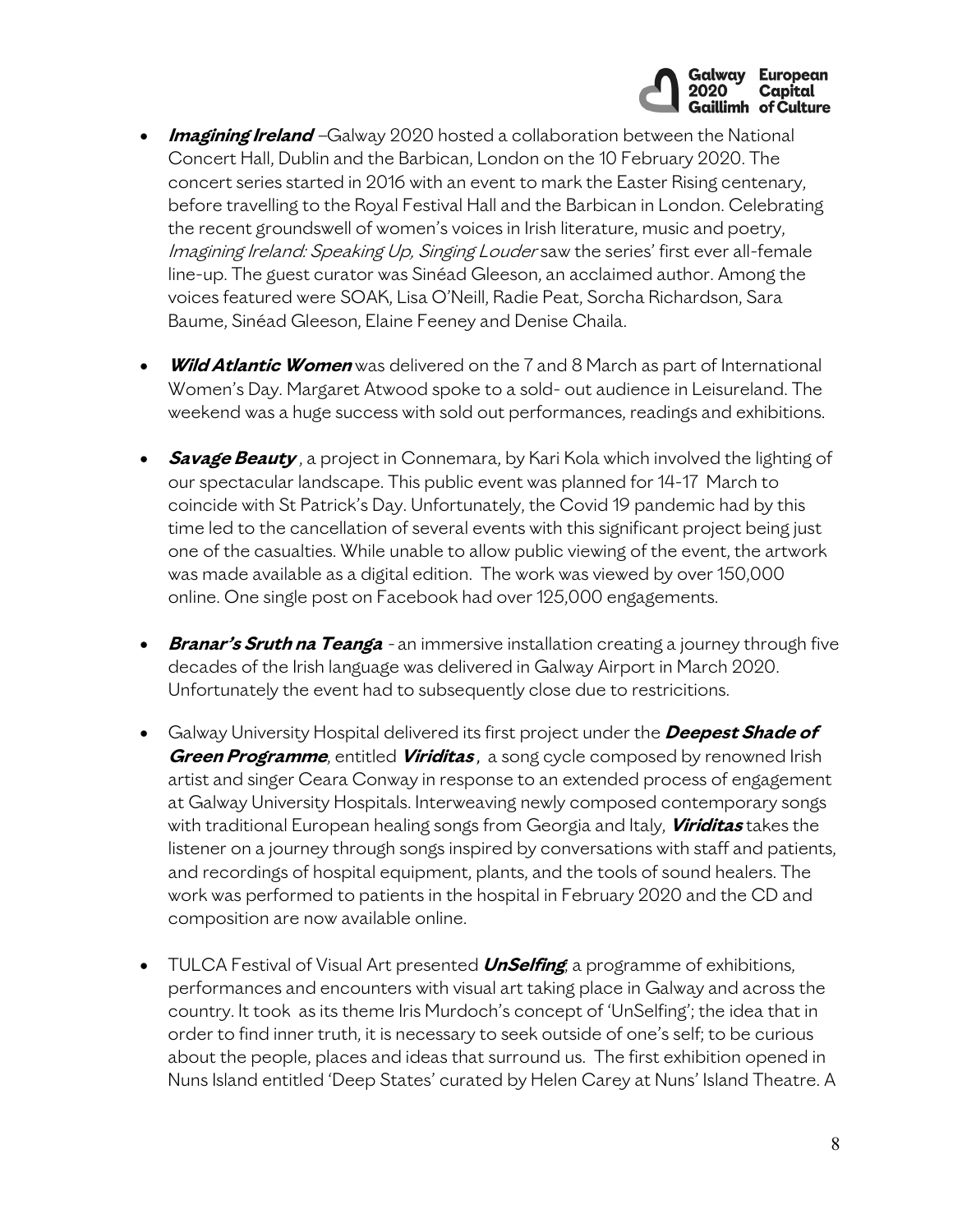

sculptural installation acts as a backdrop to a series of performances by Dominic Thorpe and Boris Nieslony, asking: 'who is abusing who' in politics.

## **2.4 Small Towns Big Ideas**

Doire Press presented **Galway Stories: 2020**, a new collection of stories set in Galway city and county by twenty acclaimed writers who live, or have lived, in Galway, as well as maps, photographs and background information on each neighbourhood. The publication is now available.

**Home [Truths](https://galway2020.ie/en/projects/home-truths/),** looked at women's experience of and engagement with the Irish courts and legal system in dealing with domestic violence and abuse. Artists Blaise Drummond, Evelyn Glynn, Alison Lowry, Áine Philips and Ruby Wallis were commissioned to respond to women's testimonies of their court experiences. The exhibition took place in Engage Studios in February as part of the Galway 2020 Wild Atlantic Women Weekend.

A number of Small Towns, Big Ideas projects commenced in Q1 but were suspended due to COVID 19.

## **2.5 Wave Makers Volunteer Programme**

The Wave Makers programme has been steadily growing and developing.

The feedback on the Wave Makers' roles and performance from the general public, stakeholders and team members has been extremely positive.

Over 820 volunteers have been accepted to 31 March 2020. 55 nationalities are participating in our Wave Makers programme and over 77 languages are spoken.

Both Core and Creative Training modules were held in January. Online training was also made available for Wave Makers who were unable to attend the face to face training.

Approximately 300 Wave Makers were scheduled to be involved in the Fire Tour and Opening Ceremony spanning different and varied roles. The volunteers attended all of the Fire Tour events throughout the county but unfortunately the volunteers for the Opening Ceremony in South Park were stood down on the morning of the event, due to its cancellation.

The Wave Maker programme has been suspended until further notice.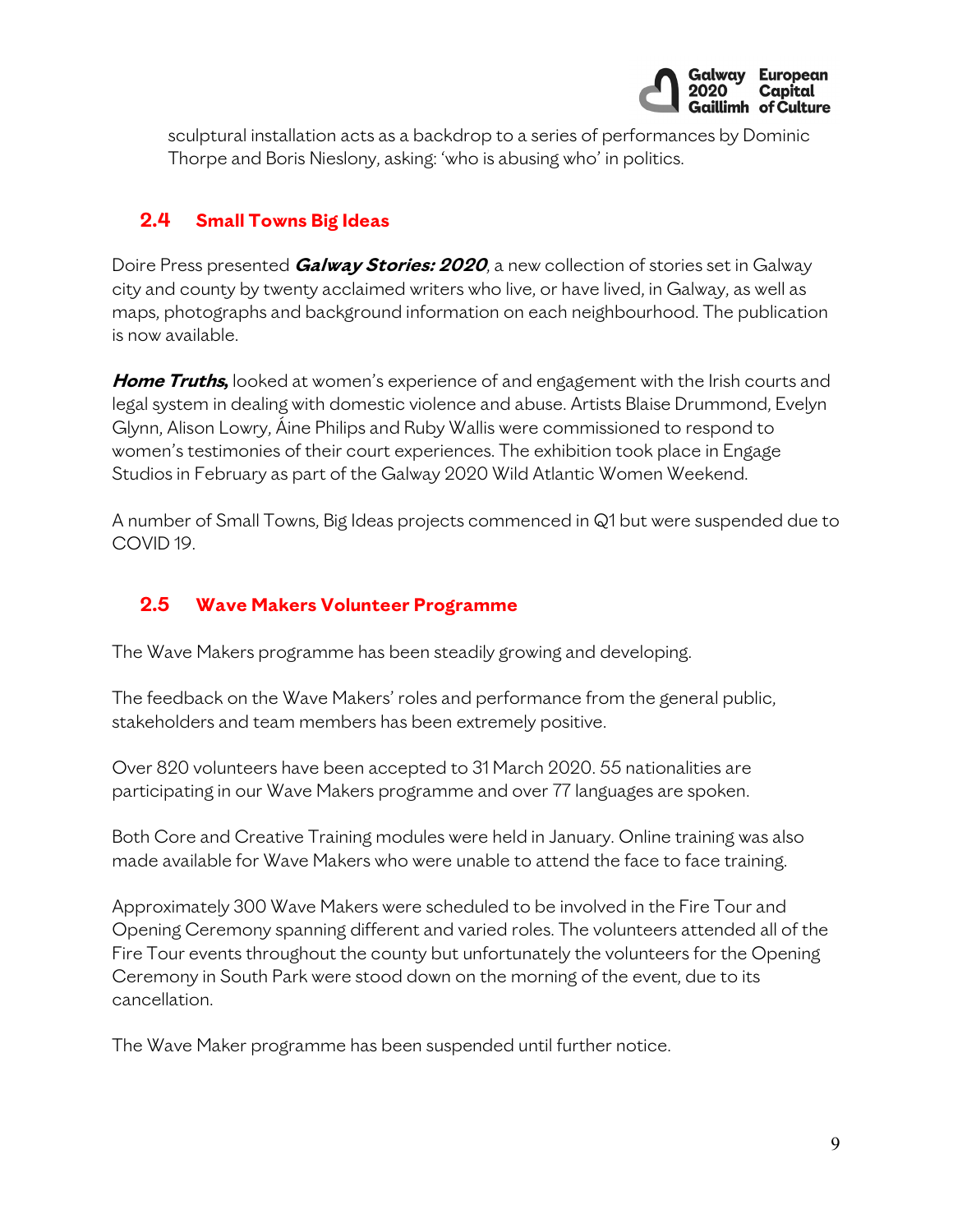

## **2.6 International Relations**

## **2.6.1 Rjeka-Carnival**

Macnas attended the 37th Carnival in Rijeka as part of an exchange between Galway 2020 and Rijeka 2020 European Capitals of Culture. Members of the Macnas Youth Ensemble travelled to perform in Croatia's largest Carnival in February 2020.

## **2.6.2 Royal Visit**

We were delighted to host The Duke and Duchess of Cambridge on 5 March while in Galway as part of their official visit to Ireland. The Royal couple added Galway to their itinerary as it is the European Capital of Culture 2020. During their visit the Royal visitors attended a special showcase by some of the projects for Galway 2020 – **LiveFeed, Galway Community Circus**, **Hoops** and Manchán Magan presented **Sea Tamagotchi**. The showcase concluded with a group of fourteen drummers from the Galway 2020 Community Cast. The Royal Couple were presented with a signed first copy of Patricia Forde's book **"To the Island"** specially commissioned by Galway 2020. The visit was a great success and attracted international media coverage for Galway and Galway 2020. There were over 200 international media accredited for the visit.

|                | <b>Cultural Strategy Strategic Aim</b> | Galway 2020 Project          |
|----------------|----------------------------------------|------------------------------|
|                | Access and Cultural Rights             | Small Towns Big Ideas/Legacy |
| $\overline{2}$ | Cultural Heritage                      | Small Towns Big Ideas/Legacy |
| 3              | Culture Education and Excellence       | Symphonic Waves/Legacy       |
| 4              | Culture Environment and Place          | Hope It Rains/Legacy         |
| 5              | Culture Economy                        | Galway 2020 audit of         |
|                |                                        | venues/Legacy                |
| 6              | Culture, Health and Wellbeing          | Wires Crossed/Legacy         |
|                | Culture Information and Knowledge      | The Digital Programme/Legacy |

## **2.7 Galway 2020 Links to The Galway Cultural Strategy 2016-2025**

#### **3. Audience Development Update**

Audience development has been an ongoing process over the past 10 months. Galway 2020 has been working with a number of organisations, including Cultural Organisations, NUI Galway, The Audience Agency, and the Arts Council of Ireland to identify, consolidate and evaluate existing sources of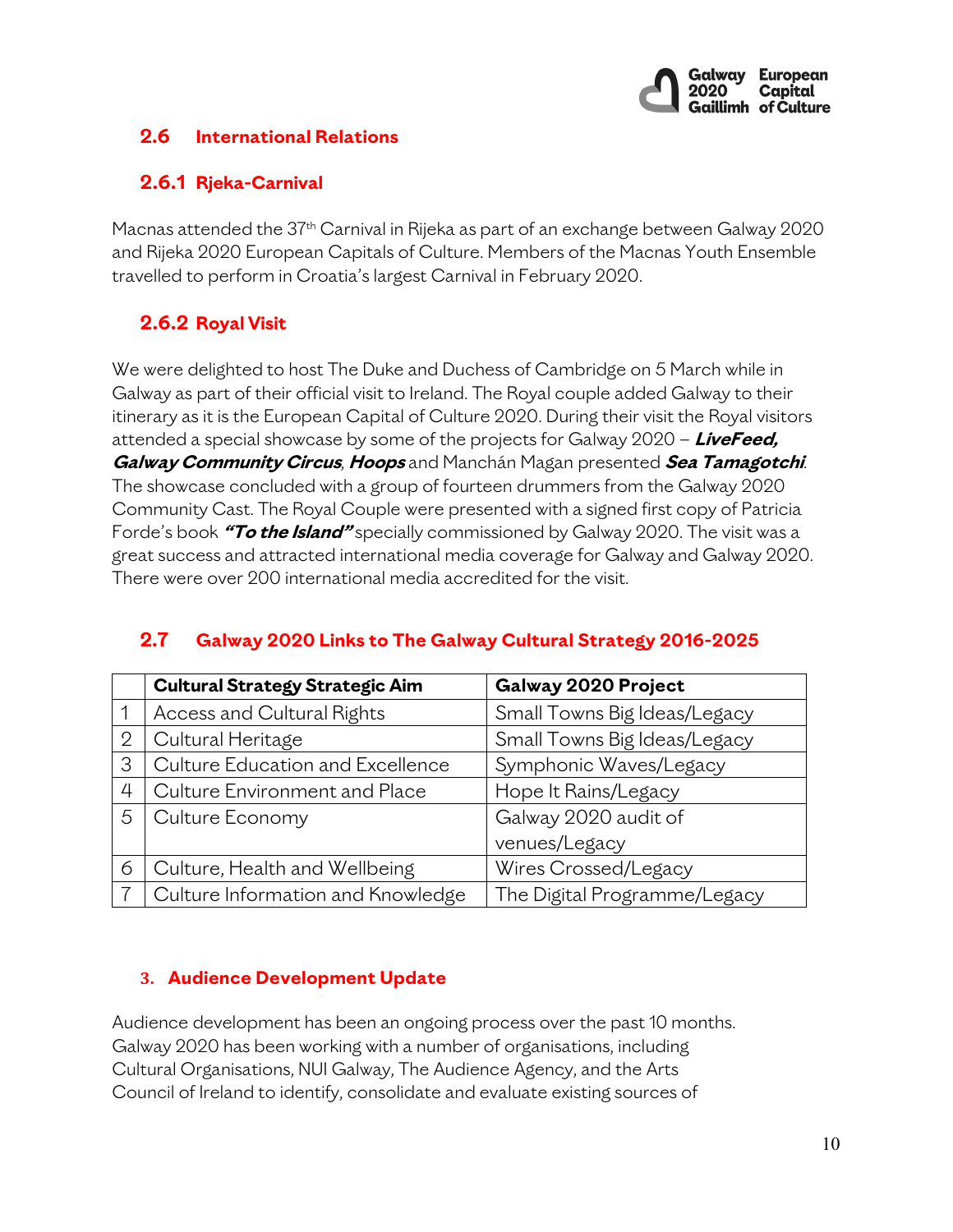

audience data, in order to develop a baseline of the existing audience.

Galway 2020 have appointed The Audience Agency to develop this baseline report and framework, which is due for delivery in May 2020.

In Q1 of 2020, Galway 2020 and The Audience Agency have trained a team of Wave Makers (Volunteers) for the purpose of collecting audience data at specific events, over the course of the European Capital of Culture. This team have been actively collecting data in the first quarter of 2020.

#### **4. Monitoring and Evaluation**

In Q4 of 2019, Galway 2020 appointed The Audience Agency (TAA) as the Monitoring and Evaluation partner for the European Capital of Culture. Since their appointment TAA have been actively working with our local Cultural Partners providing workshops and training in order to build capacity and develop a competency locally which will support local organisation in future with funding applications, through the provision of quantifiable data.

Galway 2020 continues to collaborate with NUI Galway on this work and the Moore Institute is delivering complementary academic work towards the evaluation work. A steering group has been established and is ongoing.

During the current crisis the focus of the work being done by NUI Galway is shifting slightly, to gather data in relation to audience sentiment and willingness to participate in cultural activities post restrictions.

Data capture systems at Galway 2020 are being set up to capture and analyse the relevant data crucial for the evaluation process, this includes online ticketing, volunteering and programme data.

#### **5. Government Relations**

On 30 April 2020 Josepha Madigan, T.D., Minister for Culture, Heritage and the Gaeltacht, committed her support for Galway 2020 as we start to explore the possibilities for a revised programme.

Reiterating her commitment to the Irish arts sector, the Minister assured Galway 2020 that remaining funding from her Department for the European Capital of Culture will be made available for projects that can be completed. This will allow Galway 2020 to re-engage with the cultural partners from the European Capital of Culture programme, to scope out the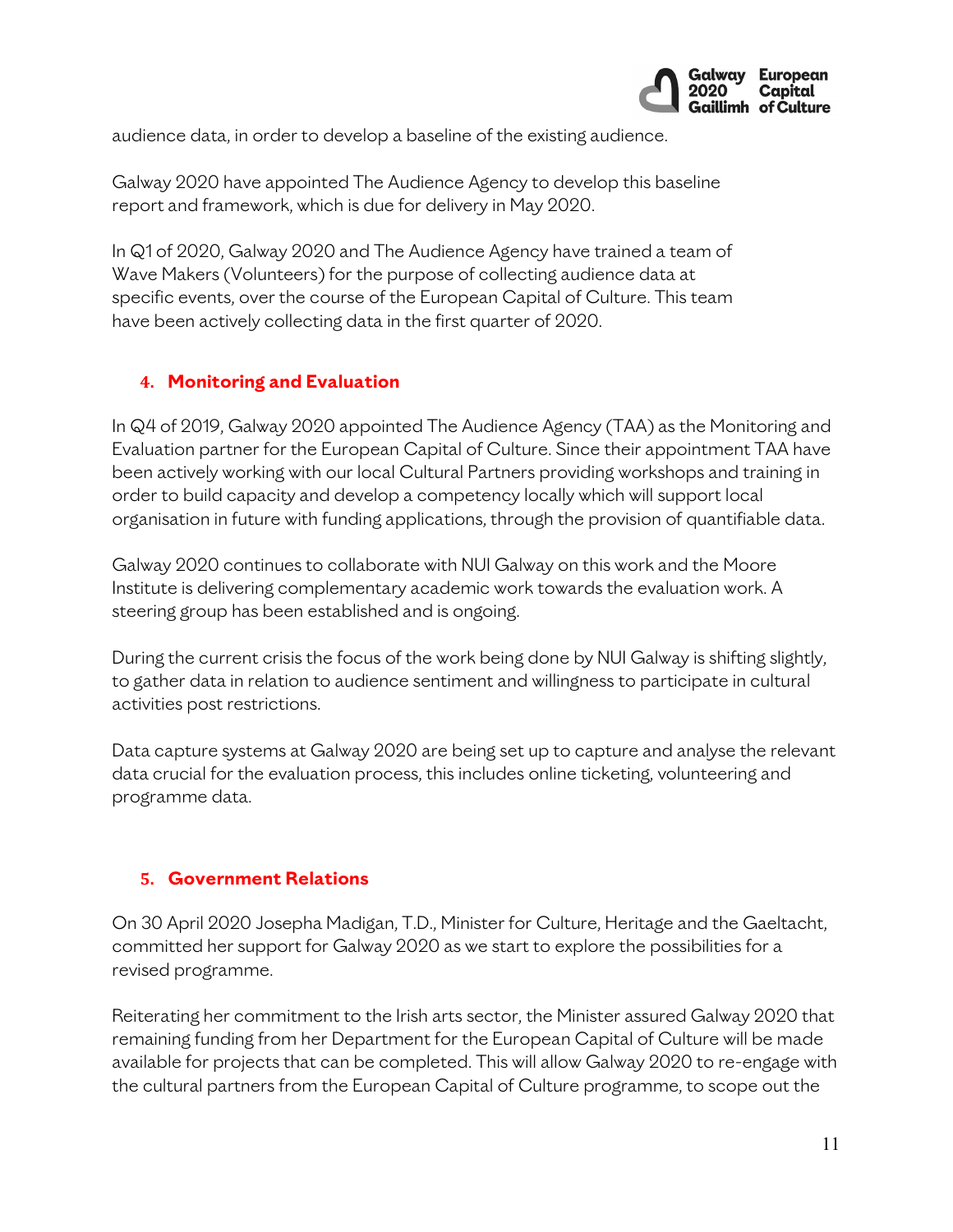

options for delivery of their projects at a suitable time later this year or early next year, in line with prevailing public health guidelines.

Galway 2020 continues to have strong political support nationally. The Programme Delivery Agreement contains specific quarterly reporting requirements and quarterly independent accountants report requirements. An independent accountants report was submitted in January 2020 in relation to the period Q4 2019 and a funders meeting was held with the DCHG in February 2020.